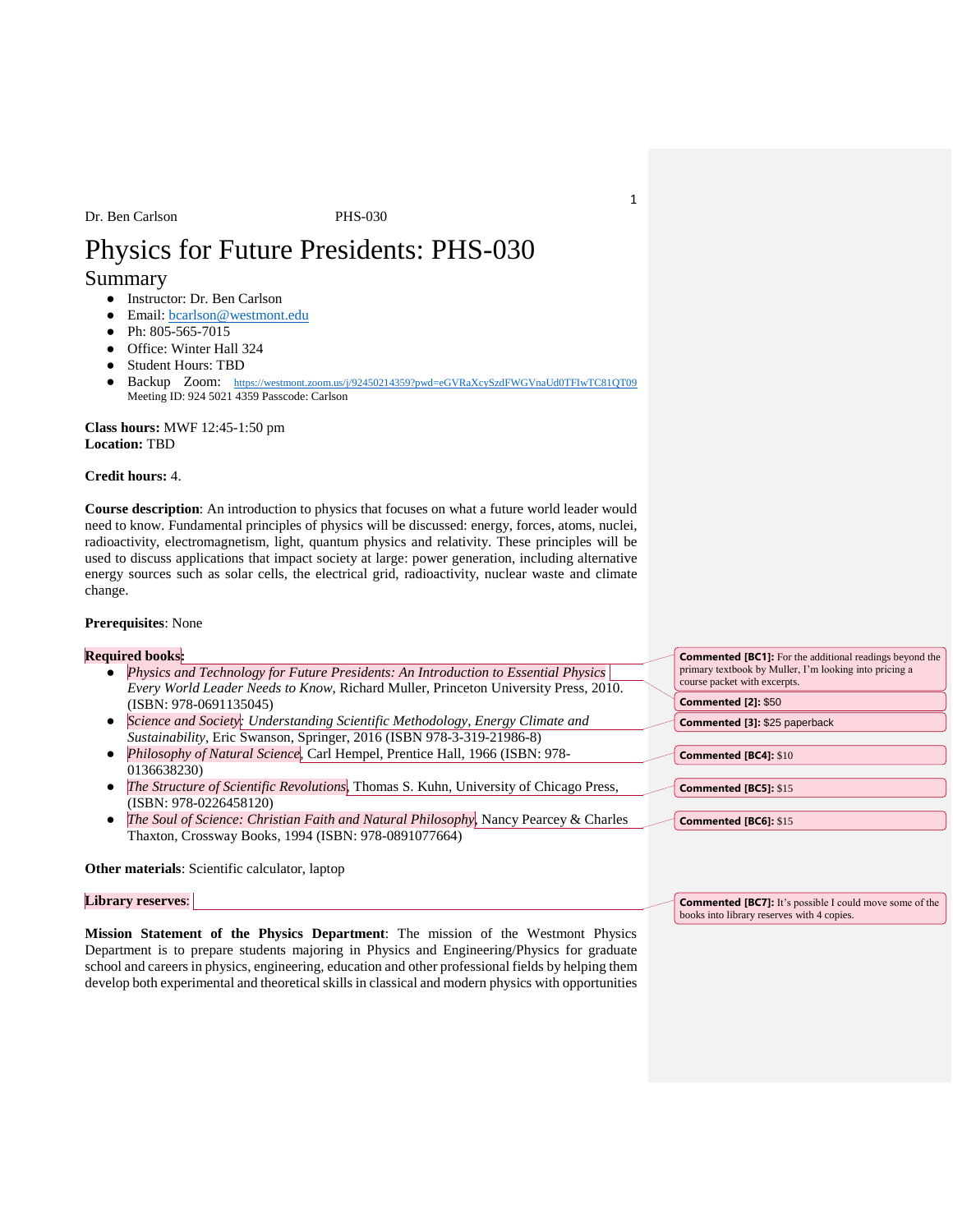for research and internships. We serve students in other majors by providing challenging courses in physics and astronomy to encourage interest in and understanding of the principles, methods and concepts of the physical sciences. We explore with all of our students the interactions of faith and science with the goal of enabling each student to communicate a mature worldview that incorporates both.

**General Education:** The general education curriculum at Westmont College requires that each student complete one course in the area Common Inquiries: Exploring the Physical Sciences and Quantitative and Analytical Reasoning. To satisfy this requirement, students can choose certain designated courses. Physics for Future Presidents (PHS-030) has been approved as a course that satisfies the Physical Science component of the G.E. curriculum. Furthermore, since mathematical modeling of physical systems, calculation of numeric data, as well as the interpretation of graphical representations are central to this course, it also fulfills a G.E. requirement in the area of Common Skills: Quantitative and Analytical Reasoning.

### **Course Learning Outcomes:**

*For specific details on topics that will be covered, see the tentative schedule* 

| <b>Student Learning Outcome</b>                      | <b>Instructional Activity</b> | Assessment               |
|------------------------------------------------------|-------------------------------|--------------------------|
| Use the general principles of the scientific method  | Lectures, readings            | Exams, response essay,   |
| to explain the structure and interactions of matter  |                               | assignments              |
| to explain common technologies and issues in the     |                               |                          |
| modern world, and to interpret claims in the         |                               |                          |
| context of the scientific method.                    |                               |                          |
| Find and summarize data and models from              | readings,<br>Lectures.        | Physics in the news,     |
| scientific literature as well as the impact on your  | team project                  | assignments, exams, team |
| community.                                           |                               | project                  |
| Articulate a Christian response to issues related to | Lectures, readings            | Response essay, exams    |
| the interplay between science & society or           |                               |                          |
| scientific observations and faith.                   |                               |                          |

Personal introduction to the course: This course is not watered-down physics. Rather, I have tried to identify fundamental principles of physics that are ubiquitous in the modern world. The philosophy of the course is that if you are a president (of the world, company or PTO of a school) you will be able to interpret the world and make informed decisions.

This course is not structured like a typical science course. For one thing, the course is neither structured around mathematical formulations of physics, nor around a conceptual explanation of physics. Yes, in this course you will learn the key concepts of physics and how they form the foundation of our society. You will do much more though.

The reason for this course is that understanding scientific information is of utmost importance for your generation. In the next century, society will face immense challenges related to the interplay of energy, climate change and the technology that supports and has led to these issues. The common theme of all of these issues is that in some way they are caused by or mitigated by technology. The majority of the technologies in turn build on the study of physics. Of course, modern physics goes beyond providing the tools of engineering – there are fundamental questions that drive the majority of physics: the nature of spacetime, the origins of the universe, and the quest for the underlying structure of matter.

**Commented [8]:** Note that approval is currently being requested.

### **Commented [BC9]:** Physical Sciences Criteria (1): identify the basic properties and principles of matter

Physical Sciences Criteria (2): identify the creative and systematic aspects of scientific method and give examples of the power of theory and prediction with the framework of empirical/experimental modes of inquiry;

**Commented [BC10]:** Quantitative and analytical reasoning criteria (1'): compute and interpret numeric data, summative statistics and/or graphical representations;

Quantitative and analytical reasoning criteria (2) reflect on the strengths and weaknesses of particular quantitative models or methods as tools in the natural and social sciences;

Quantitative and analytical reasoning criteria (3) be able to interpret, reflect on, and use quantitative models and data in public, vocational, and/or private decision making.

Physical Sciences Criteria (4): demonstrate sufficient comprehension of science to read intelligently about and express informed opinions on science-related issues that affect individuals and society.

**Commented [11]:** Physical Sciences Criteria (3): articulate a model of the relationship between faith and science both historically and in the current culture

**Commented [BC12]:** This addresses the question: why would a non-major be interested in this course, as required by the GE syllabus guidelines

2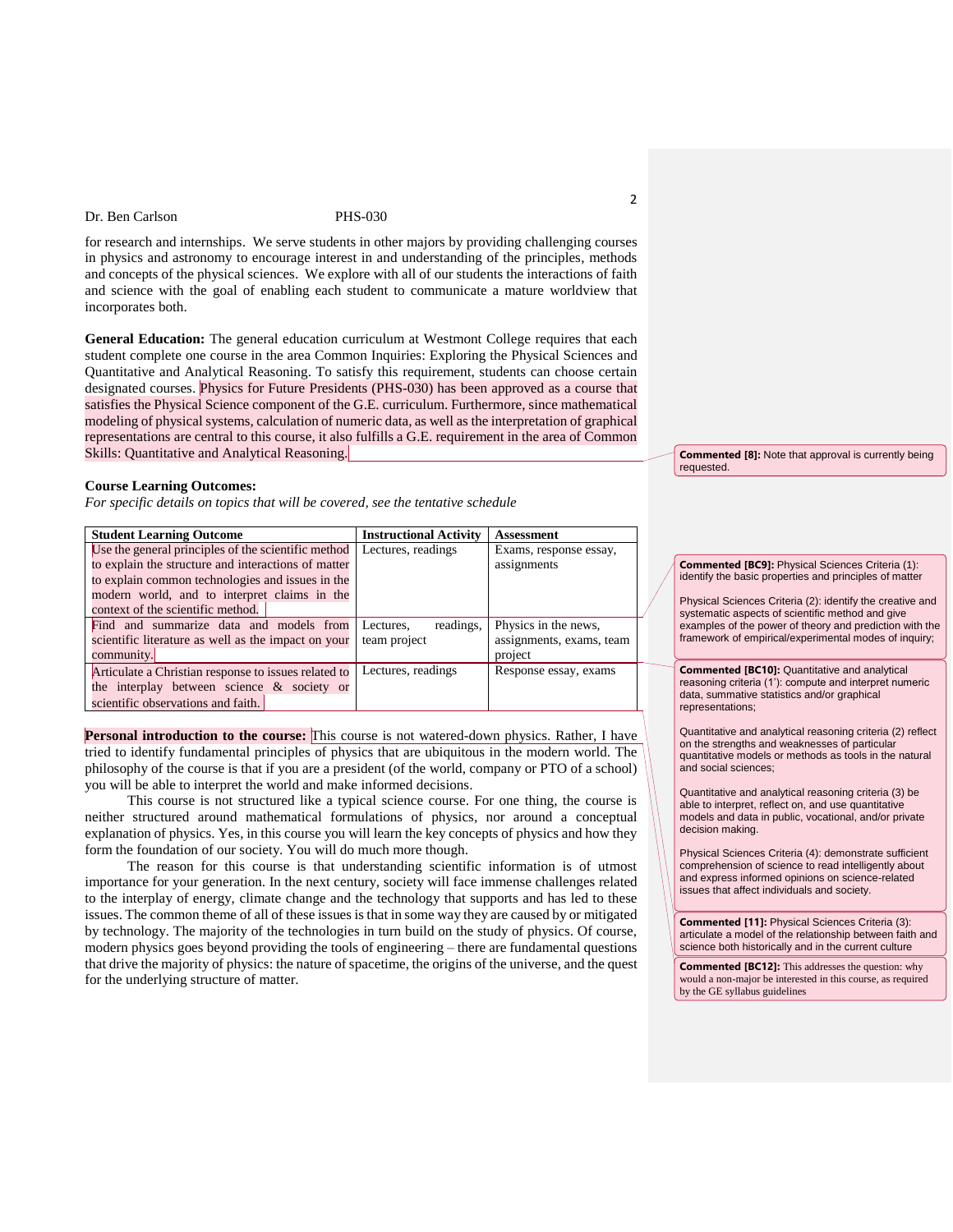This course is designed to be accessible to all majors, including those without significant mathematical background. We will do some calculations, but those will involve minimal algebra and instead focus on broad themes. Finally, I hope that this course will enrich your liberal arts education regardless of your major, and perhaps encourage you to further study physics.

**Attendance and class etiquette**: Attendance is required, and I expect you to attend lectures and engage with me and other students. According to Westmont guidelines, you may be miss 3 class periods before attendance will be factored into your grade (see grading). https://www.westmont.edu/office-registrar/academic-policies-and-procedures/attend

**Class participation:** There will be regular discussions and exercises that we do during class periods. Your participation in these activities will count as a portion of your grade.

**Reading / listening assignments**: You will be giving a variety of reading assignments from the textbook and other sources. In some cases, I will assign "listening" assignments, such as a podcast. Please see the Special Accommodation section of the syllabus and notify me of any issues with auditory learning.

**Assignments**: Regular assignment questions will assess your knowledge based on lectures, the textbook and other readings. These will typically be multiple choice or involve a short paragraph with a conceptual explanation of a physical concept. In some cases, there may be short calculations to perform as part of these assignments.

**Physics in the news**: Four times throughout the semester you will read and write a summary responding to a recent article in physics. The article should be from an accessible but readable source. The topic should in some way be related to physics. If you are unsure, please ask. Some examples of reputable sources include:

- American Physical Society spotlight:<https://physics.aps.org/>
- The New York Times science section:<https://www.nytimes.com/section/science>
- The Washington Post science section:<https://www.washingtonpost.com/science/>
- Wall Street Journal:<https://www.wsj.com/news/science>

Other sources are acceptable, but please ask if you are unsure. There is a tremendous amount of poor reporting on scientific issues.

**Response essays**: You will be given several examples of articles that discuss the impact of science in an area. Typically, these will be articles that discuss the impact of science. You may agree with the article, or you may not. Your task in the assignment will be to respond to the article, articulating a summary of the relevant science, any potential issues you may have identified, and in the case of the impacts on society discuss whether you agree with the implications and why.

**Team project**: You will work with several of your colleagues in the class to propose a research question and summarize the results. The project should integrate your knowledge of physical principles with a topic of importance to society in your community. You must propose a project by fall break. Some examples include:

**Commented [13]:** Assuming the course is offered MWF as currently planned.

**Commented [14]:** Examples: https://physics.aps.org/articles/v15/14

https://www.nytimes.com/2022/01/08/science/jameswebb-telescope-nasa-deployment.html

**Commented [BC15]:** Example: https://www.nytimes.com/2021/10/01/opinion/climatechange-geoengineering.html

3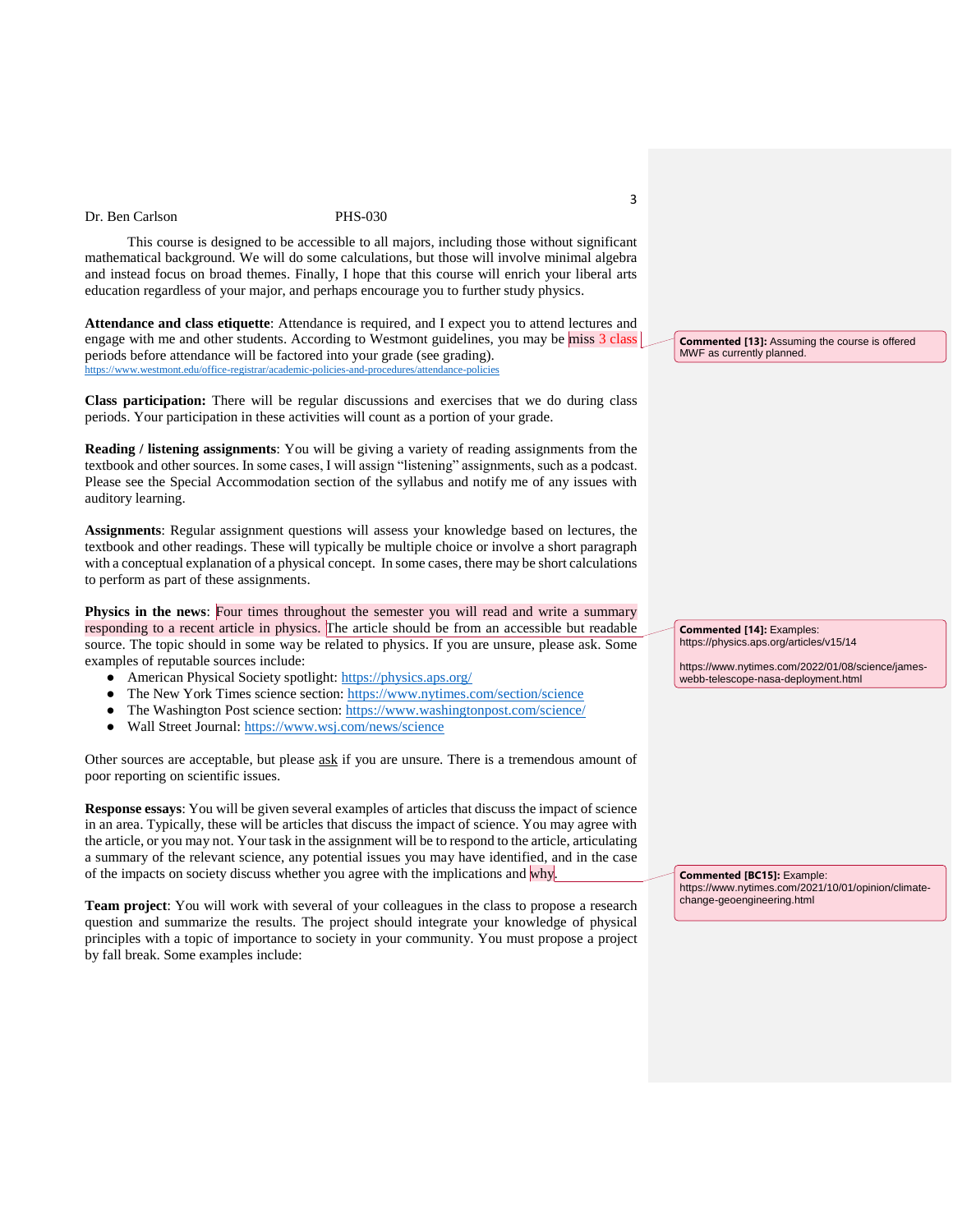- Identifying the sources of energy in your community, and quantifying the total amount of energy. Determine the total fraction of energy from carbon neutral sources, and estimate the total carbon dioxide emissions.
- Measure total energy consumption from a solar energy demonstration at Westmont. Compare to typical sources around Westmont.

**Exams**: There will be two mid-term exams and a final exam. The final exam will be cumulative and cover all the material discussed in the course, with additional emphasis on any material not included in the second midterm.

**Grading policy:** Participation (5%), Assignments (20%), Team project (20%), Response essays (10%), Physics in the News (10%), Midterm exams (10% each), Final exam (15%).

**Letter grades**: Based on the average of the above percentage, your final letter grade will be at least the grade given below.

 $> 93\% A$ ,  $> 90\% A$ ,  $> 86\% B$ +,  $> 82\% B$ ,  $> 78\% B$ -,  $> 74\% C$ +,  $> 70\% C$ ,  $> 68\% C$ -,  $> 64\% D$ +,  $> 60$  D,  $> 58\%$  D-,  $< 58$  F.

**Academic Integrity:** Collaboration is encouraged on homework, but it is important your discussions focus on general themes. Your responses should be your own conclusions in your own words (where appropriate). Collaboration of any kind is not permitted on exams and will also be considered a violation of academic integrity policies (although you are welcome to ask the instructor questions during an exam).

You are not allowed to obtain solutions to any assignment questions (e.g., you are not allowed to try to find solutions to a question online). You may of course use outside resources for research projects and other assignments as directed.

You are not allowed to upload material (such as homework solutions) that you are given in this course to any public website, including websites such as Chegg.

Further details on Westmont's Academic Integrity Policy may be found at [https://www.westmont.edu/office-provost/academic-program/academic-integrity-policy.](https://www.westmont.edu/office-provost/academic-program/academic-integrity-policy)

**Emergencies**: If you have a family or health related emergency, please contact me immediately, so we can make arrangements for any rescheduling that needs to happen. Emergencies include illness (in which case you are asked not to attend class).

**Late policy**: I will not accept late assignments.

**Special accommodations:** It is the policy of Westmont College to provide reasonable accommodations to students with disabilities as stated in the Americans with Disabilities Act (ADA) and Section 504 of the Rehabilitation Act. Students who have been diagnosed with a disability (learning, physical or psychological) are strongly encouraged to contact the Office of Disability Services (ODS) as early as possible to discuss appropriate accommodations for this course. Formal accommodations will only be granted for students whose disabilities have been verified by the Office of Disability Services. These accommodations may be necessary to ensure

 $\Lambda$ 

**Commented [16]:** To be purchased

**Commented [BC17]:** For the review committee: there are some sample exams from Prof. Muller available on his website. Obviously could not use them exactly, but I plan to structure them in a similar way. <https://muller.lbl.gov/teaching/Physics10/PffP.html>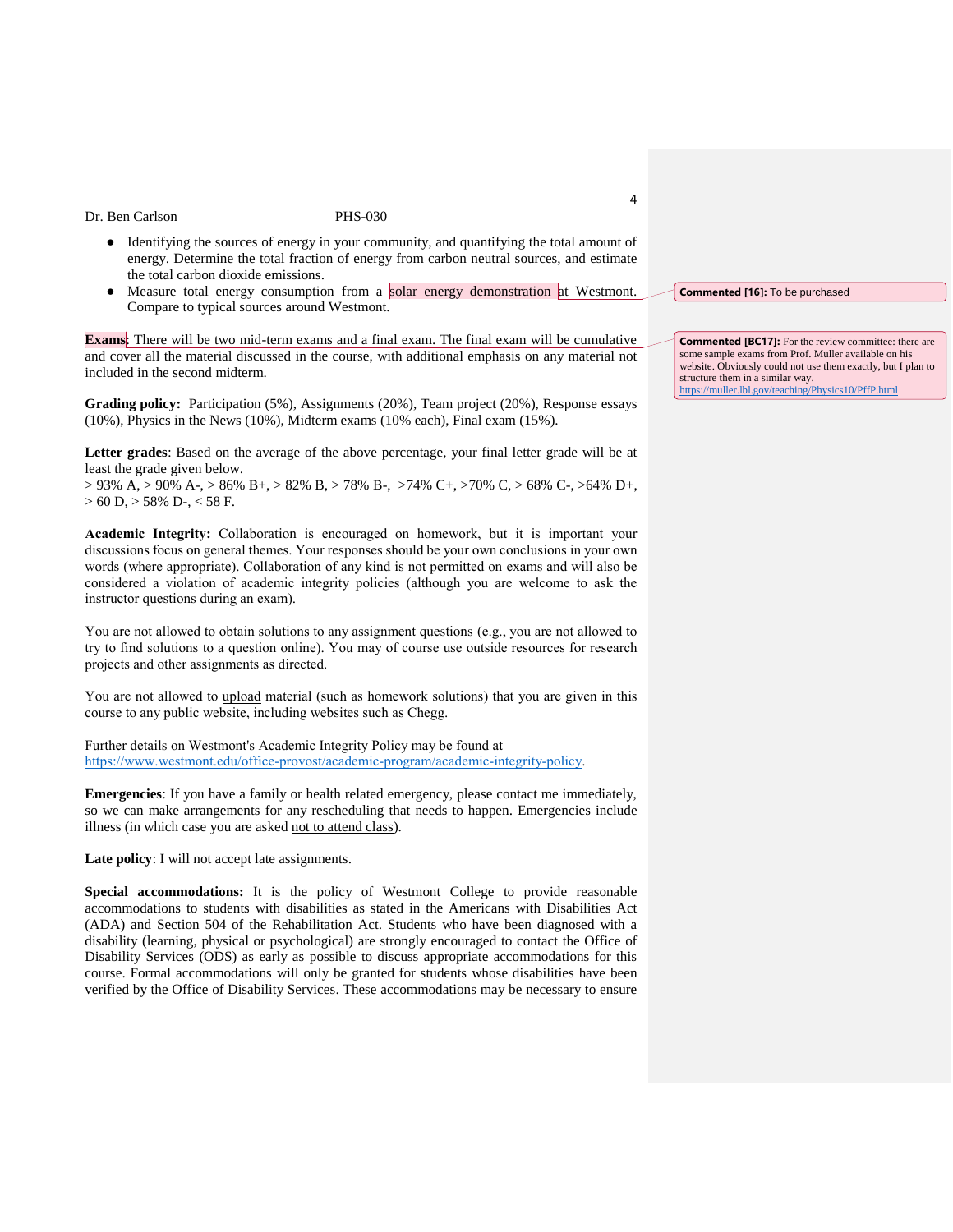your equal access to this course. Please contact Sheri Noble, Director of Disability Services (310A<br>Voskuyl Library, 805--565--6186, snoble@westmont.edu), or visit Voskuyl Library, 805--565--6186, [snoble@westmont.edu\)](mailto:snoble@westmont.edu), or visit [https://www.westmont.edu/disability-services-welcome.](https://www.westmont.edu/disability-services-welcome)